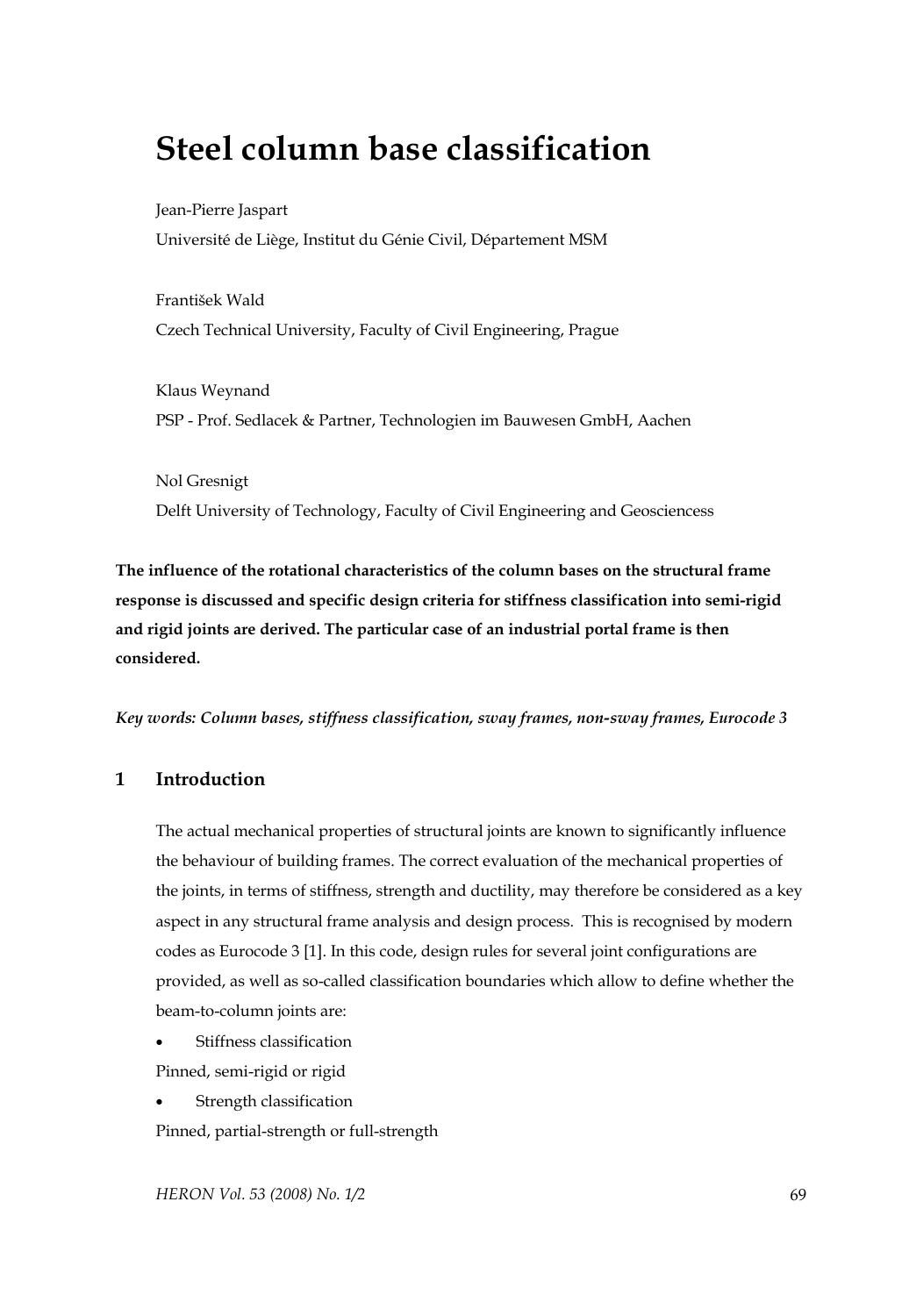Some information on ductility aspects is also provided.

Few rules for the characterisation and the classification [2 to 4] of column bases being available, an ad-hoc working group was set-up at European level. In the present paper, the investigations [5, 6] carried out by the ad-hoc working group in the field of classification are presented and stiffness classification criteria are proposed. As for beam-to-column joints [7], a distinction is made between column bases belonging respectively to sway and non-sway frames.

#### **2 Column bases in non-sway frames**

A modification of the actual moment-rotation characteristic of column bases is likely to affect the whole response of non-sway frames, and in particular the lateral displacements of the beams and the buckling resistance of the column. This second aspect - the buckling resistance of the columns - is the one for which the influence is rather important, as seen in Figure 1, see [7]. It shows how the buckling length coefficient of a column pinned at the upper extremity is affected by the variation of the column base rotational stiffness. The buckling length coefficient *K* is reported on the vertical axis and is expressed as the square root of the ratio between the elastic critical load ( $F_{cr,pin}$ ) of the column pinned at both extremities and that of the same column but restrained by the column base at the lower extremity  $(F_{cr, res})$ ; it is seen to vary from 1,0 (pinned - pinned support conditions) to 0,7 (pinned - fixed support conditions).

$$
K = \sqrt{\frac{F_{cr,pin}}{F_{cr,res}}} \tag{1}
$$

$$
F_{cr.pin} = \frac{\pi^2 E I_c}{L_c^2}
$$
 (2.a)

$$
F_{cr, res} = \frac{\pi^2 E I_c}{\left(K L_c\right)^2} \tag{2.b}
$$

where *E* is the modulus of elasticity of steel;  $L_c$  and  $I_c$  are respectively the system length and the moment of inertia of the column. In Figure 1, the non-dimensional stiffness  $\overline{S}$  of the column base is reported in a logarithmic scale on the horizontal axis.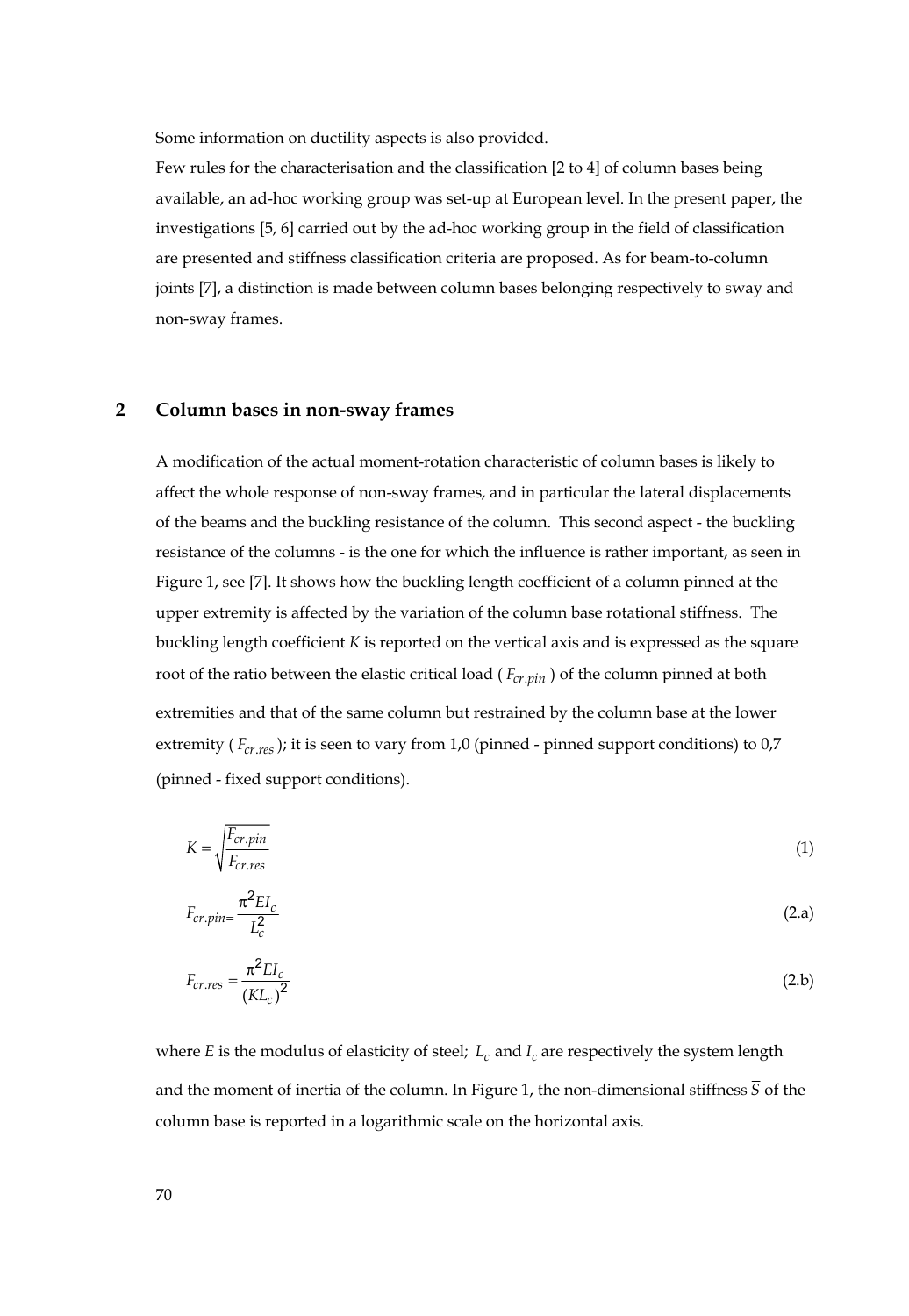$$
\overline{S} = \frac{S_{j.ini} L_c}{E I_c} \tag{3}
$$

 $S_{ijnij}$  is the initial elastic stiffness in rotation of the column base. The numerical values indicated in Figure 1 have been obtained by considering the particular case of a 4 m length column with an HE 200 B cross-section.



*Figure 1: Elastic critical buckling load versus the initial stiffness of the column base [7]* 

The actual initial stiffness of two typical column bases is reported in Figure 1:

- column base with a base plate and two anchor bolts inside the H cross-section; this configuration is traditionally considered as pinned, but possesses an initial stiffness  $S_{j. ini.1}$  equal to 7100 kNm/rad;
- column base with a base plate and four bolts outside the column cross-section; such a column base is usually considered as rigid even if its actual initial stiffness  $S_{j,ini,2}$  = 74800 kNm/rad is not infinite.

 As for beam-to-column joints, it may be concluded that stiff column bases always deform slightly in rotation while presumably pinned ones exhibit a non-zero rotational stiffness. Some column bases are however so flexible or so rigid, that the structural frame response obtained by considering the actual column base characteristics in rotation is not significantly different from that obtained by modelling respectively the column bases as perfectly pinned or rigid. For beam-to-column joints, this has led to the concept of stiffness classification into pinned, semi-rigid and rigid joints, see [1].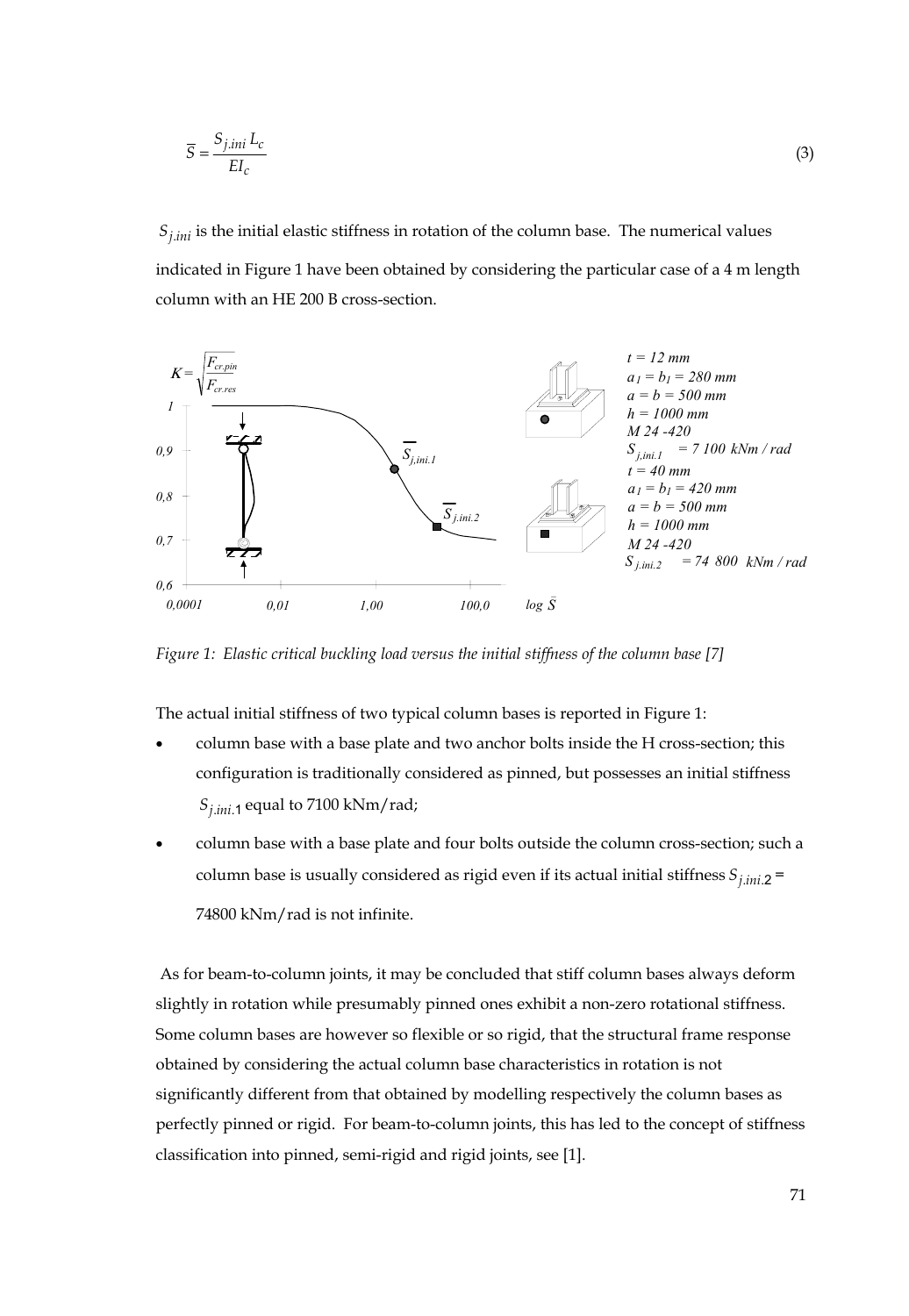The stiffness classification in Eurocode 3 Annex J is achieved by comparing the initial stiffness of the beam-to-column joints to boundary values. For instance, rigid joints are characterised by a stiffness higher than  $8EI_h/L_h$  where  $I_h$  and  $L_h$  are respectively the moment of inertia and the length of the beam. This check is based on a so-called "5% criterion". It says that a joint may be considered as rigid if the ultimate resistance of the frame in which it is incorporated is not affected by more than 5% in comparison with the situation where fully rigid joints are considered, see [8].

 By adopting the same basic principle a rigid classification boundary for column bases may be derived, but with different levels of sophistication as shown in sections 2.1 and 2.2.

#### *2.1 Simple derivation of classification boundaries*

The single storey - single bay non-sway frame shown in Figure 2.a is considered. The study of the sensitivity of this frame to a variation of the column base stiffness properties is influenced by the beam and column characteristics in bending,  $EI_b/L_b$  and  $EI_c/L_c$ 

respectively. Two limit cases are however obtained when:

- the beam is rather stiff and a rigid joint connects the column to this beam, as shown in Figure 2.b ( $EI_b/L_b = \infty$ );
- the beam is rather flexible (or when a pinned joint connects the beam to the column); this situation is illustrated in Figure 2.c ( $EI_b/L_b = 0$ ).

The application of the "5% criterion" to the first limit case (column fixed at top extremity), with the objective to derive a classification boundary for rigid column bases, writes as follows:

$$
\frac{\pi^2 EI_c}{(KL_c)^2} \ge 0.95
$$
\n
$$
\frac{\pi^2 EI_c}{(0.5 L_c)^2} \ge 0.95
$$
\n
$$
(4)
$$

For sake of simplicity, it is applied to the critical elastic loads and not to the ultimate ones (integrating the effects of plasticity, imperfections, ...); by doing so, a safe value of the rigid stiffness boundary is obtained as the effect of a modification of the column end restraints always results in a lower variation of the ultimate carrying capacity than of the elastic critical one.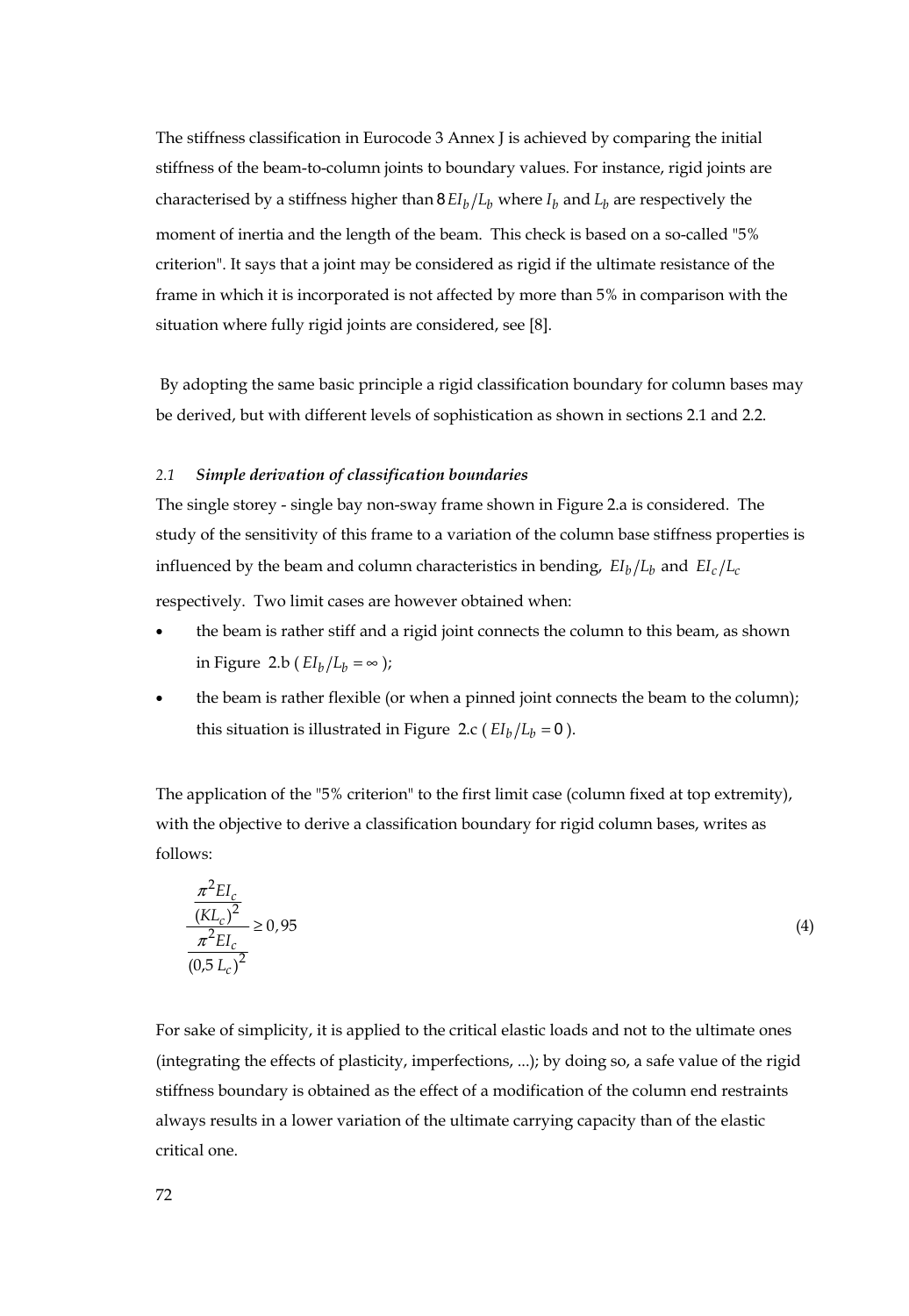

a) Portal frame (non-sway) b) Isolated column (top-fixed) c) Isolated column (top-pinned) *Figure 2: Non-sway portal frame and isolated columns for classification study* 

From Equation (4), the minimum value of the buckling length coefficient may be derived:

$$
K \le 0,513\tag{5}
$$

According to the Annex E on the effective buckling length of members in compression [1], the K coefficient is expressed as a function of flexibility coefficients ( $k_l$ ,  $k_u$ ) at both column ends and writes for non-sway frames:

$$
K = \frac{1+0.145 (k_l + k_u) - 0.265 k_l k_u}{2-0.364 (k_l + k_u) - 0.247 k_l k_u}
$$
(6)

with:

$$
k_l = \frac{EI_c / L_c}{EI_c / L_c + S_{j,ini}}
$$
 at lower extremity (7.a)

$$
k_u = 0 \text{ at upper extremity}
$$
 (7.b)

From Equations (5) to (7), the minimum value of the elastic initial stiffness  $S_{j,ini}$  that presumably rigid column bases have to exhibit may be derived as follows:

$$
S_{j,ini} \ge 48 \, \text{EI}_c \, / \, \text{L}_c \tag{8}
$$

A similar approach may be followed for the second limit case (Fig. 2.c) and the following boundary is extracted

$$
S_{j,ini} \ge 40 \, EL_c / L_c \tag{9}
$$

73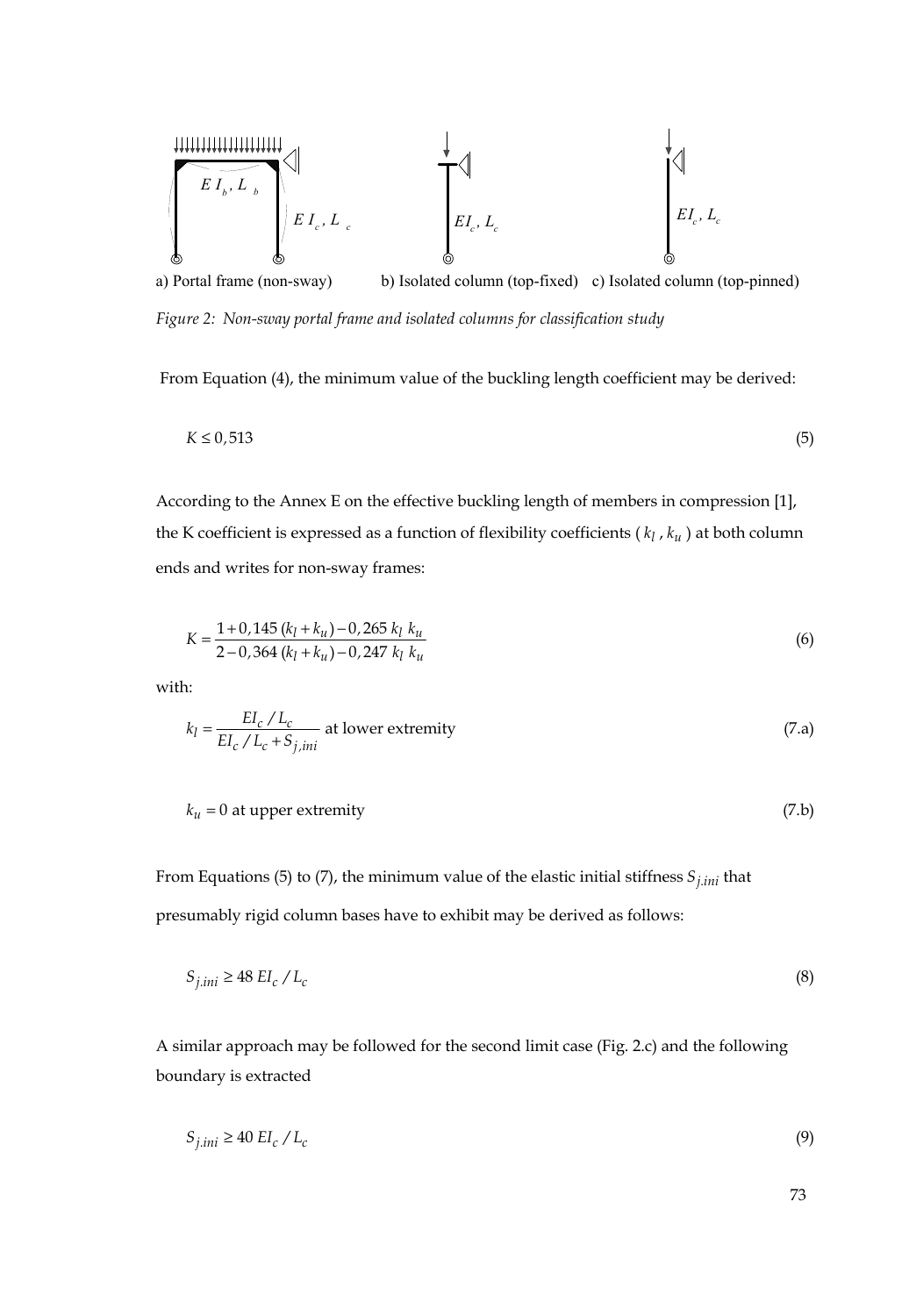This limit is less restrictive than the first one; this shows that:

- the stiffness requirement is system dependent;
- the stronger requirement on joint stiffness is obtained for the first limit case where the flexibility at the extremities of the column is strictly resulting from that of the column base.

This is physically understandable and, as a consequence, the following simple stiffness classification boundary to distinguish between rigid and semi-rigid column bases is suggested:

$$
Rigid column bases Sj,ini \ge 48 Elc / Lc
$$
\n(10.a)

Semi-rigid column bases 
$$
S_{j,ini} < 48 \, EI_c / L_c
$$
 (10.b)

#### *2.2 Precise derivation of classification boundaries*

The "5% criterion" may be more accurately applied to the first limit case (column fixed at top extremity) by referring to the ultimate frame resistance and not to the elastic one as shown in section 2.1. As a valuable approximation, the ultimate column resistance  $N_u$  may be expressed as [9, 10]:

$$
\frac{1}{N_u} = \frac{1}{N_p} + \frac{1}{N_{cr}}\tag{11}
$$

where  $N_p$  and  $N_{cr}$  designate respectively the squash load and the critical elastic buckling load of the column. As  $N_{cr} = N_n / \overline{\lambda}^2$ ,  $\overline{\lambda}$  being the reduced slenderness of the column, Equation (11) writes also:

$$
N_u = N_p \frac{1}{1 + \overline{\lambda}^2} \,. \tag{12}
$$

With reference to Figure 2.b, the reduced slenderness of the column with a fully stiff column base at lower end equals: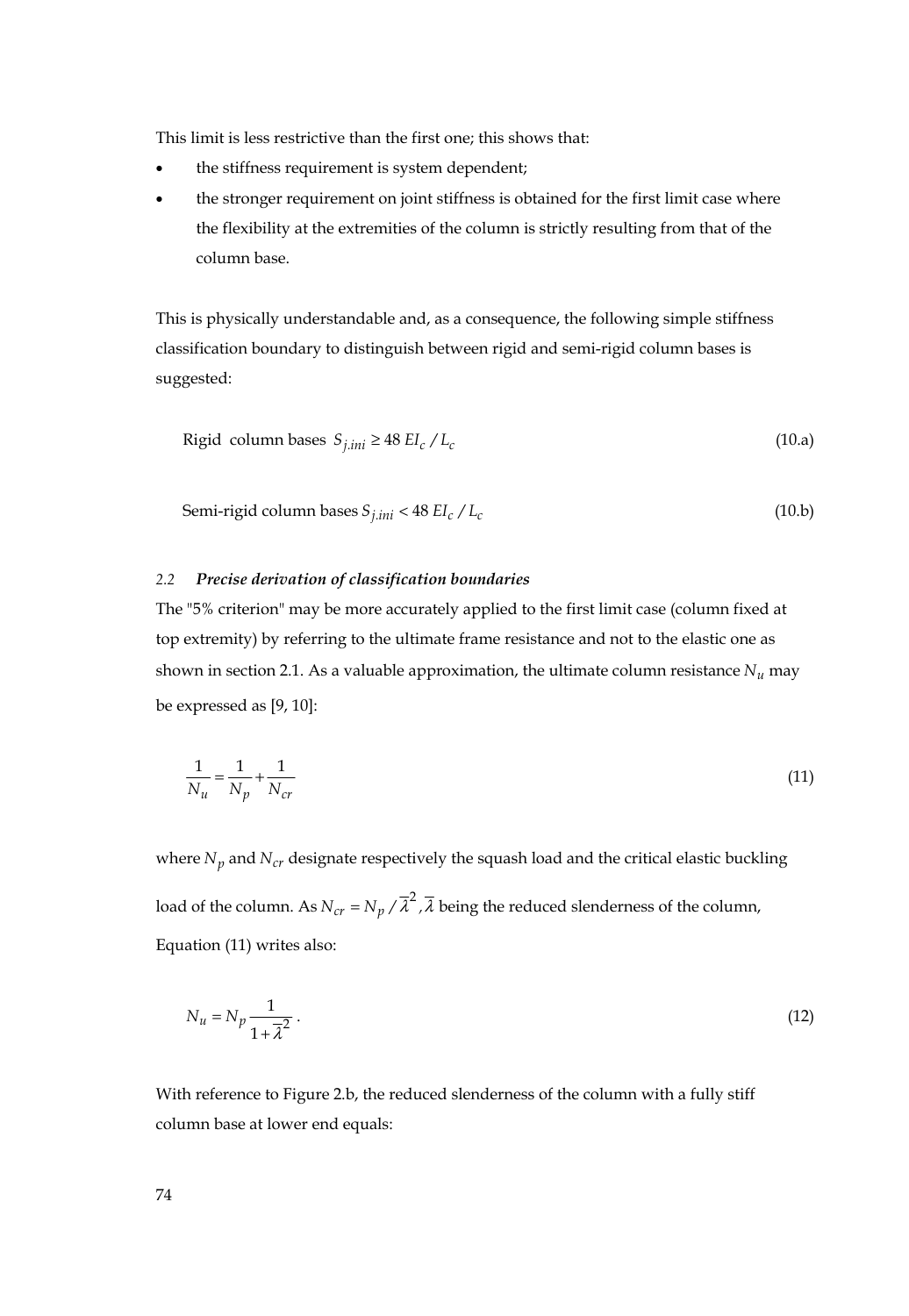$$
\overline{\lambda}_{stif} = 0.5 \,\overline{\lambda}_{pin} \tag{13.3}
$$

while that of the column with a semi-rigid column base writes:

$$
\overline{\lambda}_{res} = K \ \overline{\lambda}_{pin} \tag{13.b}
$$

where  $\bar{\lambda}_{pin}$  is the reduced slenderness of the column assumed as pinned at both extremities  $(K = 1,0)$ .

The application of the "5 % criterion" to the ultimate column resistance therefore gives  $N_p$ being considered as constant:

$$
\frac{1 + (0.5)^2 \overline{\lambda}_{pin}^2}{1 + K^2 \overline{\lambda}_{pin}^2} \ge 0.95
$$
\n(14.3)

or

$$
K \le 0,513 \sqrt{1 + \frac{1}{5\overline{\lambda}_{pin}^2}}
$$
\n(14.b)

Expression (14.b) may be compared to Equation (5). For high values of relative slenderness  $\overline{\lambda}_{pin}$  both expressions are similar. In such cases, the ultimate resistance  $N_u$  equals  $N_{cr}$  and a high boundary value of  $S_{j,ini}$  (see Formula 8) is required. For low values of  $\bar{\lambda}_{pin}$ , the condition (14.b) relaxes and, as a consequence, less severe boundary values of  $S<sub>j,ini</sub>$  are required, the influence of the cross-section yielding becoming then more predominant than the instability. In case of  $\overline{\lambda}_{pin}$  = 0,48, Equation (14.b) writes  $K \le 0.7$ , what means that any column base, even a perfectly pinned one, will be considered as rigid. The ultimate resistance  $N_u$  is then so close to the squash load  $N_p$  that no significant reduction of the resistance because of instability is contemplated. By integrating Formulae (14.b) into Formulae (6) to (7b), the following stiffness boundaries are obtained:

$$
\text{if } \lambda_{pin} \le 0.48 \qquad S_{j,ini} \ge 0 \tag{15.1}
$$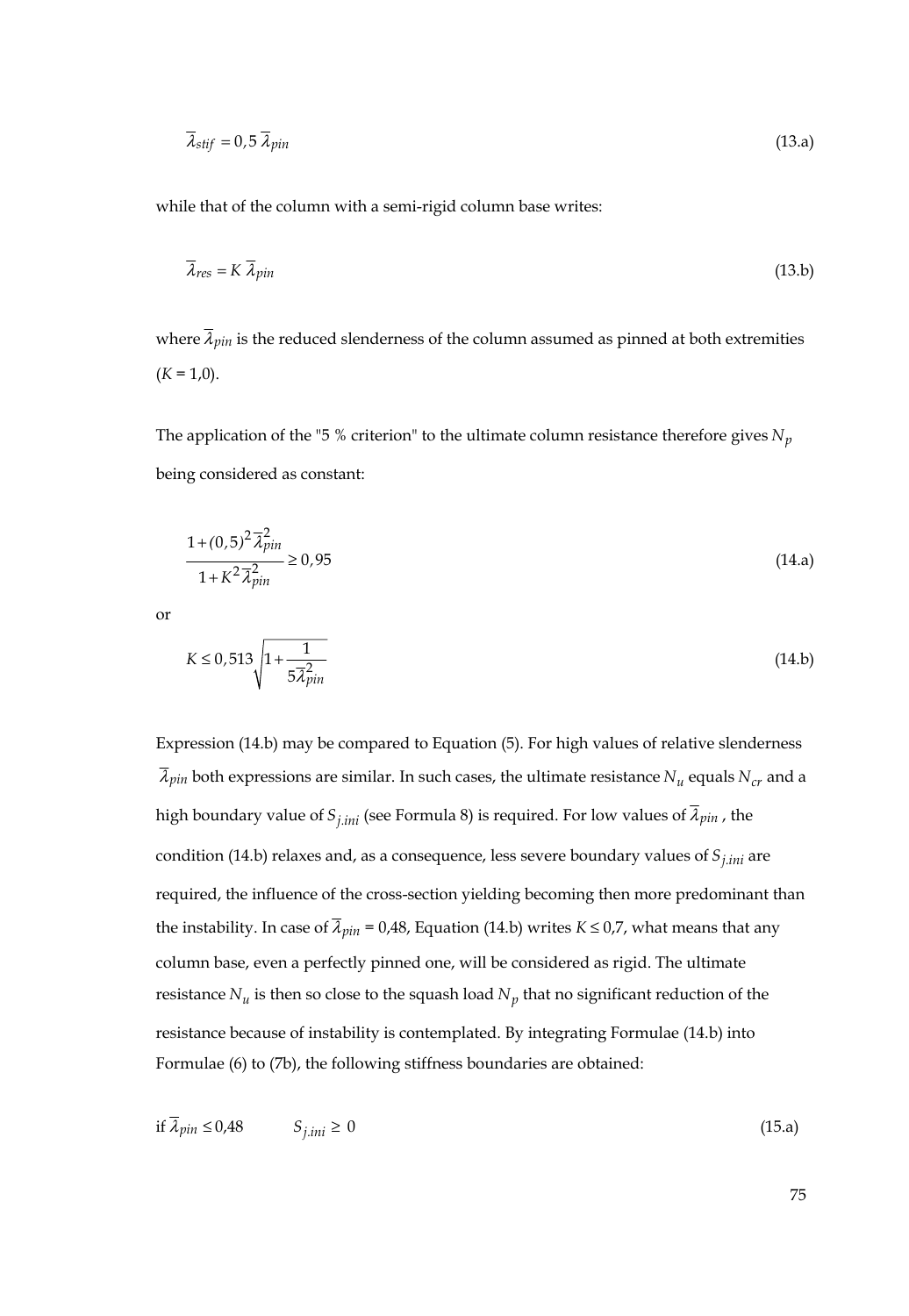if 
$$
\overline{\lambda}_{pin} > 0.48
$$
  $S_{j,ini} \ge \frac{1.145 - 0.838 \mu 4 \text{ } H_c}{1.026 \mu - 1} \frac{4 \text{ } H_c}{L_c}$  (15.b)

with:

$$
\mu = \sqrt{1 + \frac{1}{5 \lambda_{pin}^2}}
$$
\n(16)

For practical applications, simpler expressions are proposed which fit rather well, as seen in Figure 3, with the exact ones in the usual range of application ( $\bar{\lambda}_{pin} \le 2$ ). These are

if 
$$
\overline{\lambda}_{pin} \le 0.5
$$
  $S_{j,ini} \ge 0$  (17.a)

if 
$$
0.5 < \overline{\lambda}_{pin} < 3.93
$$
  $S_{j,ini} \ge 7(2\overline{\lambda}_{pin} - 1)EI_c/L_c$  (17.6)

$$
\text{if } \lambda_{pin} \ge 3.93 \qquad S_{j,ini} \ge 48 \, \text{EI}_c \, / \, \text{L}_c \tag{17.c}
$$

As a safe approximation, Formulae (10.a) and (10.b) may obviously be applied for any column slenderness.



*Figure 3: Exact and approximate stiffness boundaries for non-sway frames* 

 The followed approach, which leads to Expressions (10) and (17), allows to classify the column bases according to the column properties only. A more precise boundary which would also depend on the  $k_u$  coefficient could obviously be derived but its application would be far more complicated.

A stiffness boundary allowing to distinguish simple joints from semi-rigid ones may be defined by referring to similar principles than those used in the previous pages. The value obtained is however so low that all actual column bases are practically classified as semirigid; therefore a semi-continuous modelling is always required. But practically, even if a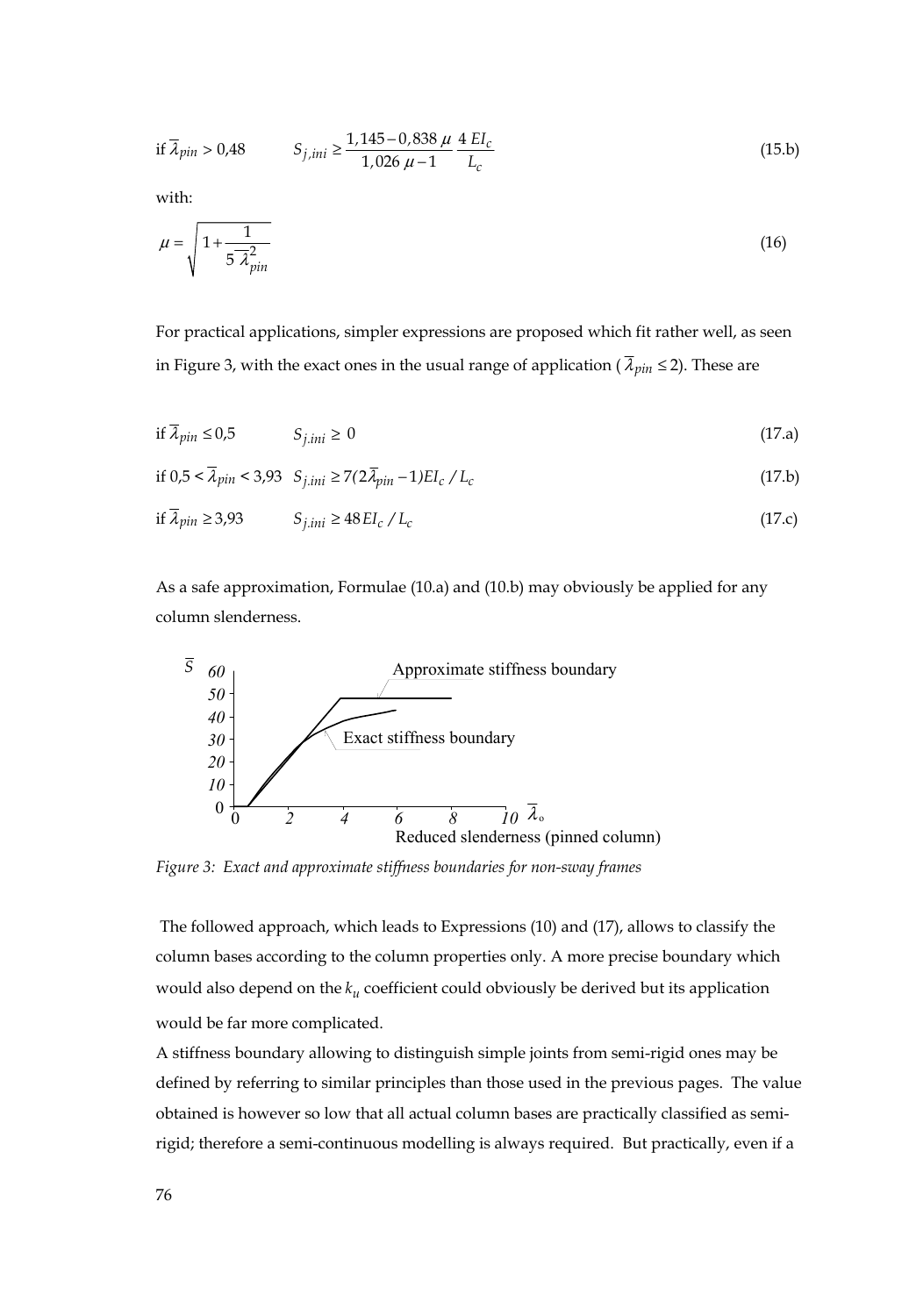joint is semi-rigid, nothing prevents the designer to consider it as pinned, as this is presently done in design, provided that the joint exhibits a sufficient rotational ductility. As a consequence, no pinned classification boundary is derived and proposed here.

#### **3 Column bases in sway frames**

The sway frames are more sensitive than non-sway ones to the variation of the rotational properties of column bases, mainly because of their high sensitivity to lateral deflections as well as to changes of the overall stability conditions when the lateral flexibility increases.

 To illustrate this statement, a single-bay single-storey sway frame is considered in Figure 4. The diagram indicates the evolution of the ratio  $\beta_s = \delta_{res} / \delta_{min}$  (ratio between the lateral deflection  $\delta_{res}$  of the frame with actual column base stiffness and the deflection  $\delta_{pin}$  of the frame with assumed ideally pinned column bases) with increasing values of  $\overline{S}$ . The nondimensional stiffness  $\overline{S}$  defined by Eq. (3) is again reported in a logarithmic scale. First order elastic theory is used to compute the values of δ.



*Figure 4: Sensitivity of the sway deflection to a variation of the column base stiffness in a portal frame* 

A stiffness classification boundary similar to that expressed in the case of non-sway frames may again be derived here on the basis of a "5% resistance criterion". For sway frames also it may be demonstrated that the more restrictive situation corresponds to the limit case where the beam flexural stiffness is rather high in comparison with that of the columns.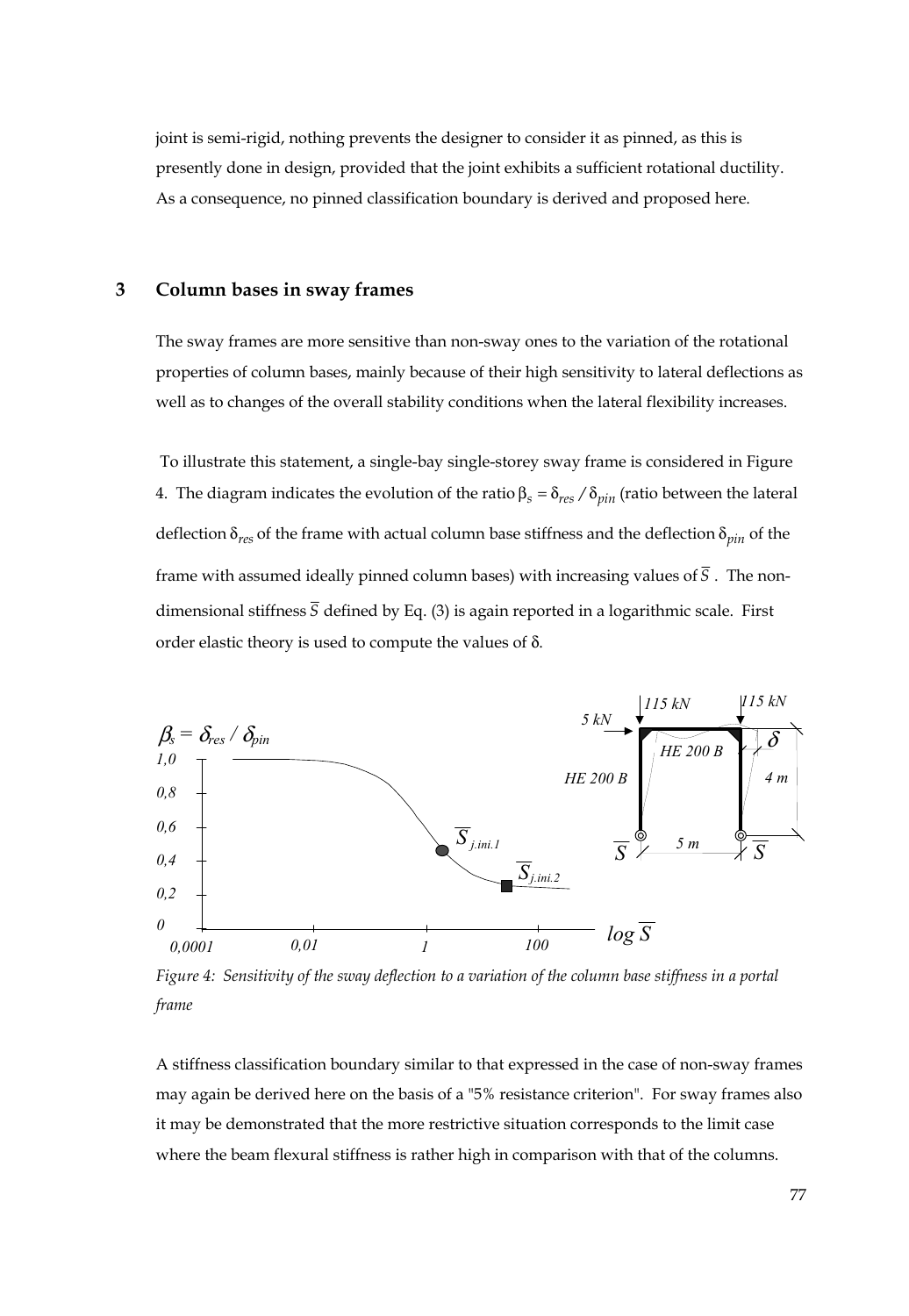Referring to the isolated column represented in Fig. 5.b the classification boundary can be derived.



*Figure 5: Sway portal frame and isolated columns for classification study* 

The application of the "5% resistance criterion" writes in this case:

$$
\frac{\pi^2 EI_c}{\frac{(KL_c)^2}{(L_c)^2}} \ge 0.95
$$
\n(18)

As a result:

$$
K \le 1,026 \tag{19}
$$

For sway frames, the *K* - *k* relationship given by Equation (6) has to be replaced by the following one [1]:

$$
K = \sqrt{\frac{1 - 0.2 (k_l + k_u) - 0.24 k_l k_u}{1 - 0.8 (k_l + k_u) + 0.6 k_l k_u}}
$$
(20)

while Equations (7.a) and (7.b) remain unchanged. The combination of these equations leads to the following expression of the stiffness classification boundary:

$$
S_{j,ini} \ge 11 \, EL_c \, / \, L_c \tag{21}
$$

However the 5% resistance criterion fully disregards the aspects of lateral frame deflections, which have been pointed out as important. The lateral deflection δ of the portal frame illustrated in Figure 5.a may by written, see Annex A [11]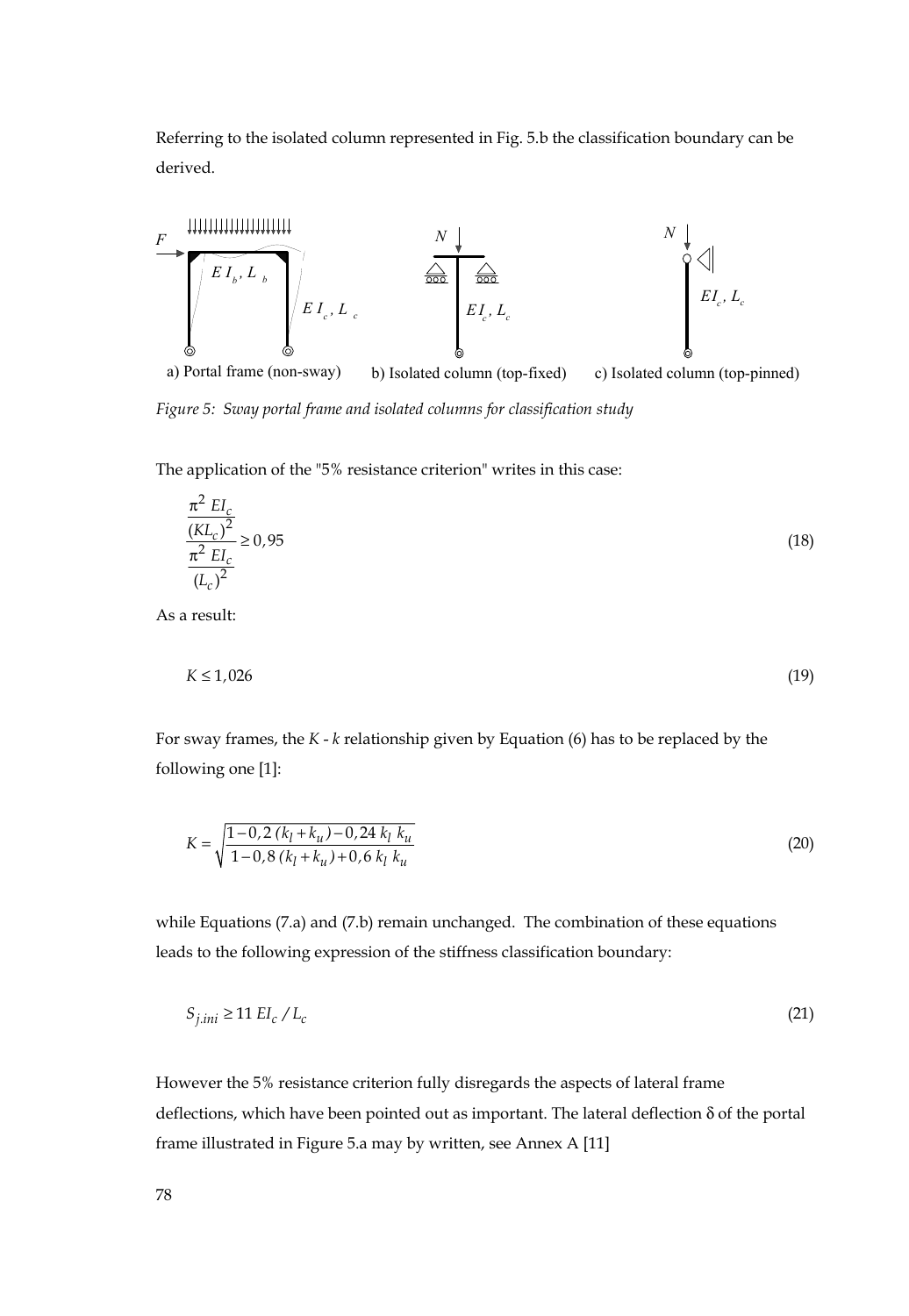$$
\delta_{res} = \frac{F/2 \ L_c^3}{E \ L_c} \frac{1}{12} \frac{4 (3+\bar{S})+6 (4+\bar{S}) \ \varsigma}{\bar{S}+6 (1+\bar{S}) \ \varsigma}
$$
 (22)

where:

$$
\zeta = \frac{EI_b / L_b}{EI_c / L_c} \tag{23}
$$

For  $\bar{S} \rightarrow \infty$ , the deflection for the frame with rigid column bases may be derived from (22):

$$
\delta_{stif} = \frac{FL_c^3}{2\,EI_c} \frac{1}{12} \frac{4+6\,\varsigma}{1+6\,\varsigma} \tag{24}
$$

In comparison with the case where rigid column bases are used, Equation (24), the actual frame - where the column bases possesses some degree of flexibility - will experience a larger deflection, Formula (22); this increase of the lateral displacement may be expressed in terms of percentage (100ω) as follows:

$$
\frac{\delta_{res}}{\delta_{stif}} = 1 + \omega \tag{25}
$$

As far as classification is concerned, a "100 $\omega$ %" displacement criterion may be suggested with the objective to limit the increase of the lateral displacement of the actual frame to 100ω % of the deflection evaluated in the case of rigid column bases. By combining the expressions (25) (22) and (24), the value of the minimum rotational stiffness that the column bases should exhibit to be considered as rigid from a displacement point of view is derived:

$$
\overline{S} \ge \frac{12 + 24 \zeta - 6 \zeta (1 + \omega) \frac{4 + 6 \zeta}{1 + 6 \zeta}}{(4 + 6 \zeta) \omega}
$$
(26)

This condition is illustrated in Figure 6. The required stiffness is seen to be rather insensitive to the values of ς for significant values of ω. Conservatively the values obtained for  $\varsigma$  = 0,0 may be selected, i.e.: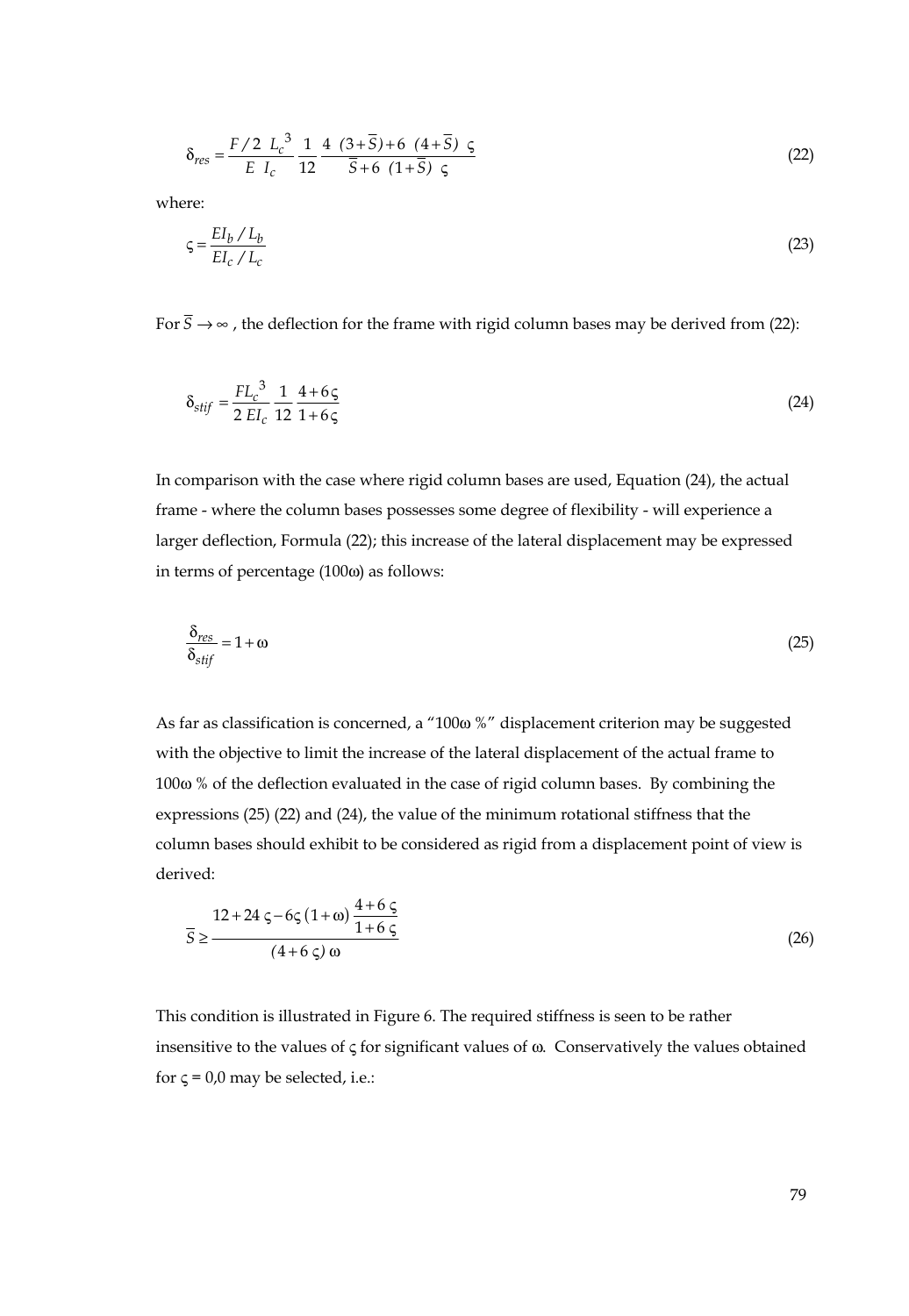

*Figure 6: Displacement classification criteria for column bases in sway frames* 

As a consequence, the displacement classification criterion is seen to be much more restrictive than the resistance one given by Equation (21). The selection of the value for the boundary is obviously strongly related to the level of accuracy, which is thought to be necessary for the evaluation of the lateral frame deflection. A value of 10% appears to be quite realistic and the following stiffness classification boundary for presumably rigid column bases may be therefore proposed:

\n- rigid column bases in swap frames
\n- $$
S_{j,ini} \geq 30 \, EL_c / L_c
$$
\n
\n(27.a)

\n- semi-rigid column bases in swap frames
\n- $$
S_{j,ini} < 30 \, \text{E}I_c / L_c
$$
\n
\n(27.5)

For similar reasons than those given for non-sway frames, no classification boundary for presumably pinned column bases is suggested.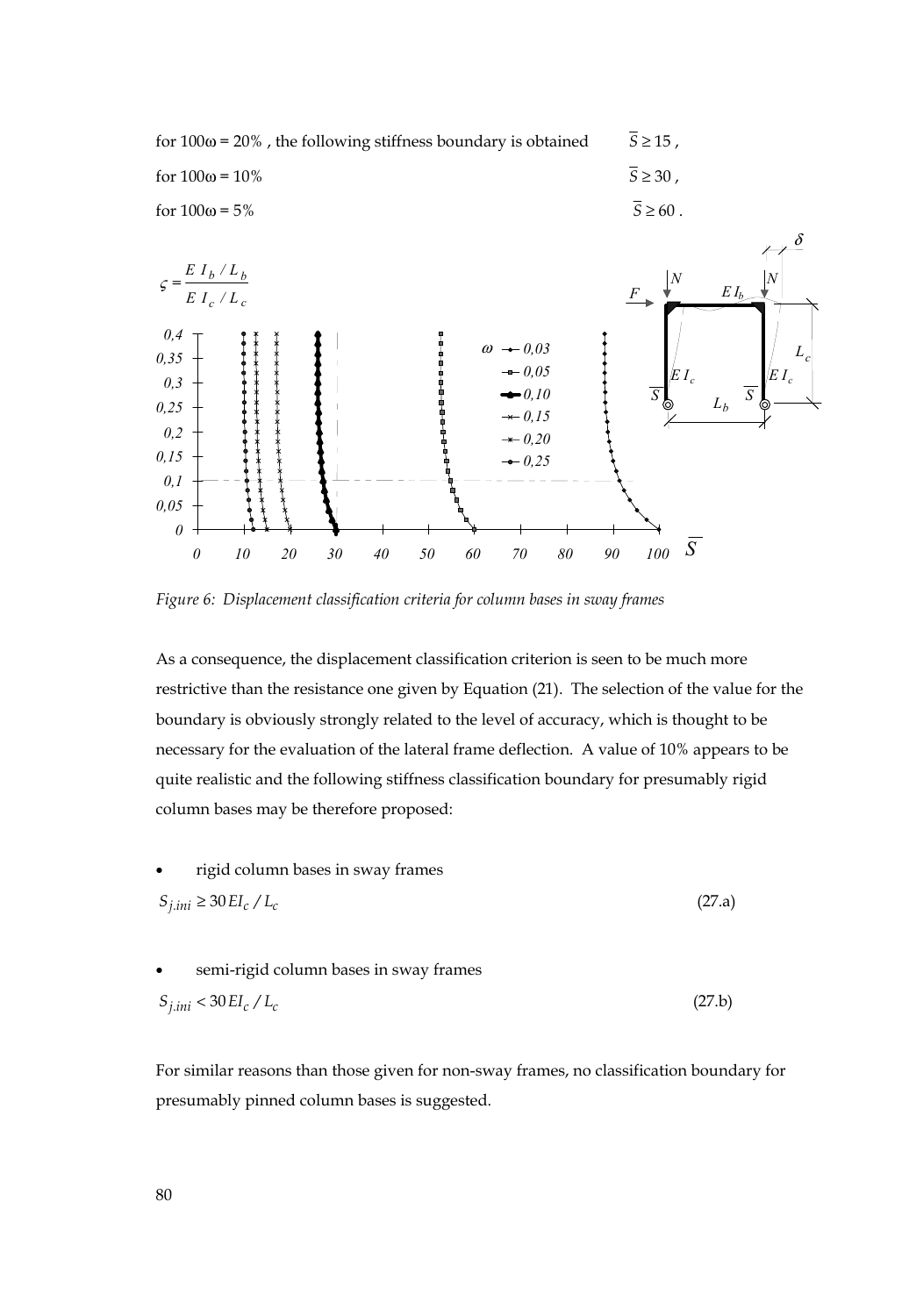#### **4 Summary and concluding remarks**

Depending on the structural system (sway or non-sway frames), different rigid stiffness boundaries for the classification of column bases may be derived. The derivation of the boundaries is based on a sensitivity study of the structural system to the variation of the rotational stiffness properties of the column bases. The bases are assumed to be rigid as long as their actual behaviour in rotation does not influence the resistance of the frame at ultimate limit state by more than 5% and does not influence the lateral displacement under service loads by more than 10% [11].

The boundaries are shown in Figure 7 for non-sway and sway frames (for a particular value of  $\bar{\lambda}_{min}$  = 1,36) respectively. They are as follows:

#### • *Non-sway frames*

Rigid column bases:

$$
\text{if } \overline{\lambda}_{pin} \le 0.5 \qquad S_{j,ini} \ge 0 \tag{28.a}
$$

$$
\text{if } 0.5 < \overline{\lambda}_{\text{pin}} < 3.93 \quad S_{j. \text{ini}} \ge 7(2\overline{\lambda}_{\text{pin}} - 1) \text{EI}_c / \text{L}_c \tag{28.b}
$$

$$
\text{if } \overline{\lambda}_{pin} \ge 3.93 \qquad S_{j,ini} \ge 48 \, EL_c \, / \, L_c \tag{28.c}
$$

#### Semi-rigid column bases:

$$
\text{if } \overline{\lambda}_{pin} \le 0.5 \qquad \qquad \text{all joints rigid} \tag{29.a}
$$

if 
$$
0.5 < \overline{\lambda}_{pin} < 3.93
$$
  $S_{j.ini} < 7(2\overline{\lambda}_{pin} - 1)EI_c/L_c$  (29.b)

$$
\text{if } \overline{\lambda}_{pin} \ge 3.93 \qquad S_{j,ini} < 48 \, \text{EI}_c \, / \, \text{L}_c \tag{29.c}
$$

• *Sway frames* 

Rigid column bases:

$$
S_{j,ini} \ge 30 \, \text{E}_c \, / \, L_c \tag{30.3}
$$

Semi-rigid column bases:

$$
S_{j,ini} < 30 \, \text{E}_c \, / \, L_c \tag{30.b}
$$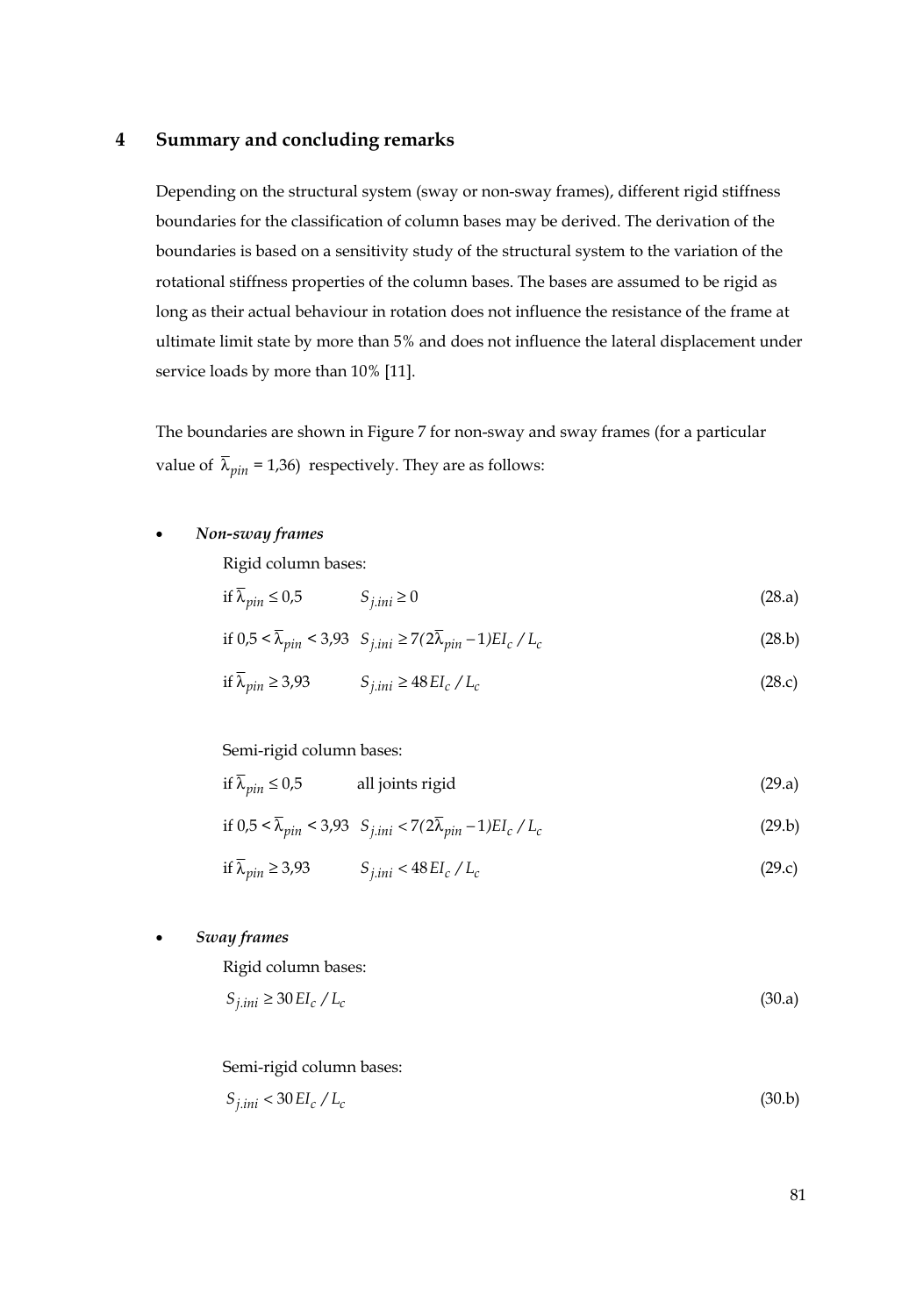*Relative moment, Mj.Rd / Mpl.Rd*



*Figure 7: Proposed classification system according to the initial stiffness* 

The so-called ENV pre-normative version of Eurocode 3 [1] should be soon replaced by a full EN European Norm (Eurocode 3 EN1993), as a result of a long conversion period. In Eurocode 3 EN1993, all the design rules on structural joints and connections will be included into a single document (Part 1-8). The here-above listed stiffness classification boundaries for column bases are implemented in Part 1-8 and the present paper therefore provides background information to all potential users.

#### *Acknowledgement*

Within the framework of the European Project COST C1 (Semi-rigid behaviour of civil engineering structural connections) and the Technical Committee 10 of ECCS (European Convention for Constructional Steelwork) an ad-hoc working group prepared a background document on design of column bases for Eurocode 3. Members of this group are: D. Brown, SCI London; A.M. Gresnigt, TU Delft; J.P. Jaspart, University of Liège; Z. Sokol, CTU in Prague; J.W.B. Stark, TU Delft; C.M. Steenhuis, TU Eindhoven; J.C. Taylor, SCI London; F. Wald, CTU in Prague (convener of the group), K. Weynand, RTWH Aachen.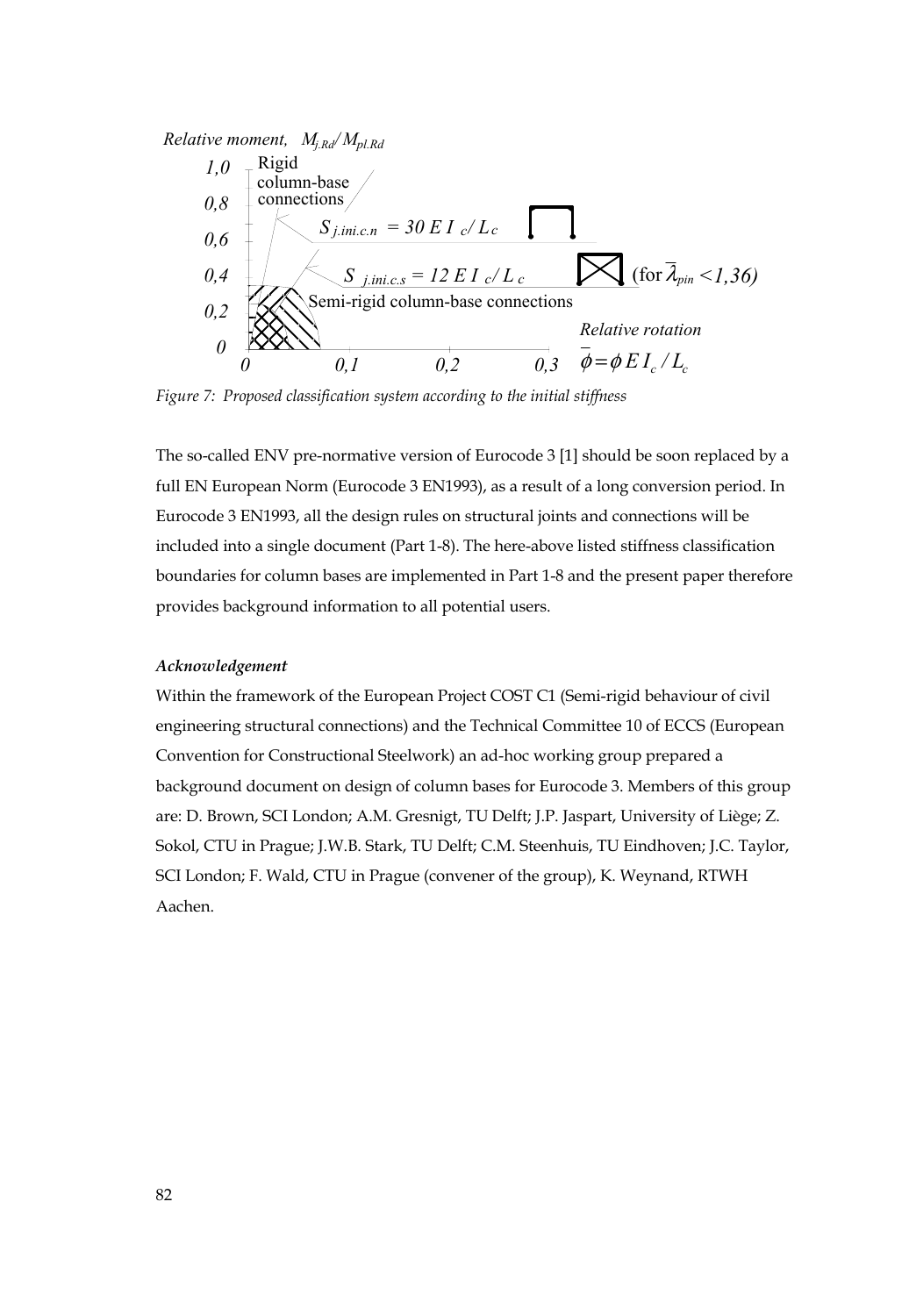### **References**

- [1] Eurocode 3, ENV 1993-1-1, Design of Steel Structures General rules and roles for buildings, CEN, Brussels 1992, including Part 1.1, A2: Design of Steel Structures - General rules and roles for buildings, Annex J, European Prenorm, CEN, Brussels 1998.
- [2] Bijlaard F. S. K., Nethercot D. A., Stark J. W. B., Tschemmernegg F., Zoetemeijer P.: Structural Properties of Semi-Rigid Joints in Steel Frames, IABSE Periodica, No.2, Survey report No. S-42/89, Basel 1989.
- [3] Akiyama H.: Seismic Design of Steel Column for Architecture, in Japanese, Gibodoskupan, Tokyo 1996.
- [4] King C. M., Owens G. W.: Plastic Design of Single Storey Pitched Roof Portals to EC3, in Steel Structures - Eurosteel 95. ed. Kounadis, Balkema, Rotterdam 1996, ISBN 90- 5410-554-2, pp. 153 - 160.
- [5] Wald F., Gresnigt A. M., Weynand K., J. P. Jaspart: Application of the Component Method to Column Bases, in COST C1 Conference Liege 1998, Brussels 1999, pp. 155 - 166, ISBN 92-828-6337-9.
- [6] Column Bases in Steel Building Frames, COST C1, ed. K. Weynand, Brussels, 1999.
- [7] Wald F., Seifert J.: The Column-Bases Stiffness Classification, in Nordic Steel Colloquium, Odense 1991, pp. 309 - 316.
- [8] Bijlaard F., Steenhuis M: Prediction of the influence of connection behaviour on the strength, deformations and stability of frames, by classification of connections, Proceedings of the Second International Workshop on Connections in Steel Structures edit. by R. Bjorhovde, A. Colson, G. Haaijer and J. Stark, AISC, Chicago, 1992, pp. 307- 318.
- [9] Merchant W., The failure load of rigid jointed frameworks as influenced by stability, The Structural Engineer, Vol. 32, 1954, pp. 185-190.
- [10]Massonnet C., Save M.: Calcul plastique des constructions, Volume 1: Structures dépendant d'un paramètre, Third Edition, Nelissen, Liège, Belgium, 1976.
- [11]Wald F., Sokol Z.: Column Base Stiffness Classification, in Stability and Ductility of Steel Structures 1997, Nagoya 1997, pp. 675 – 682.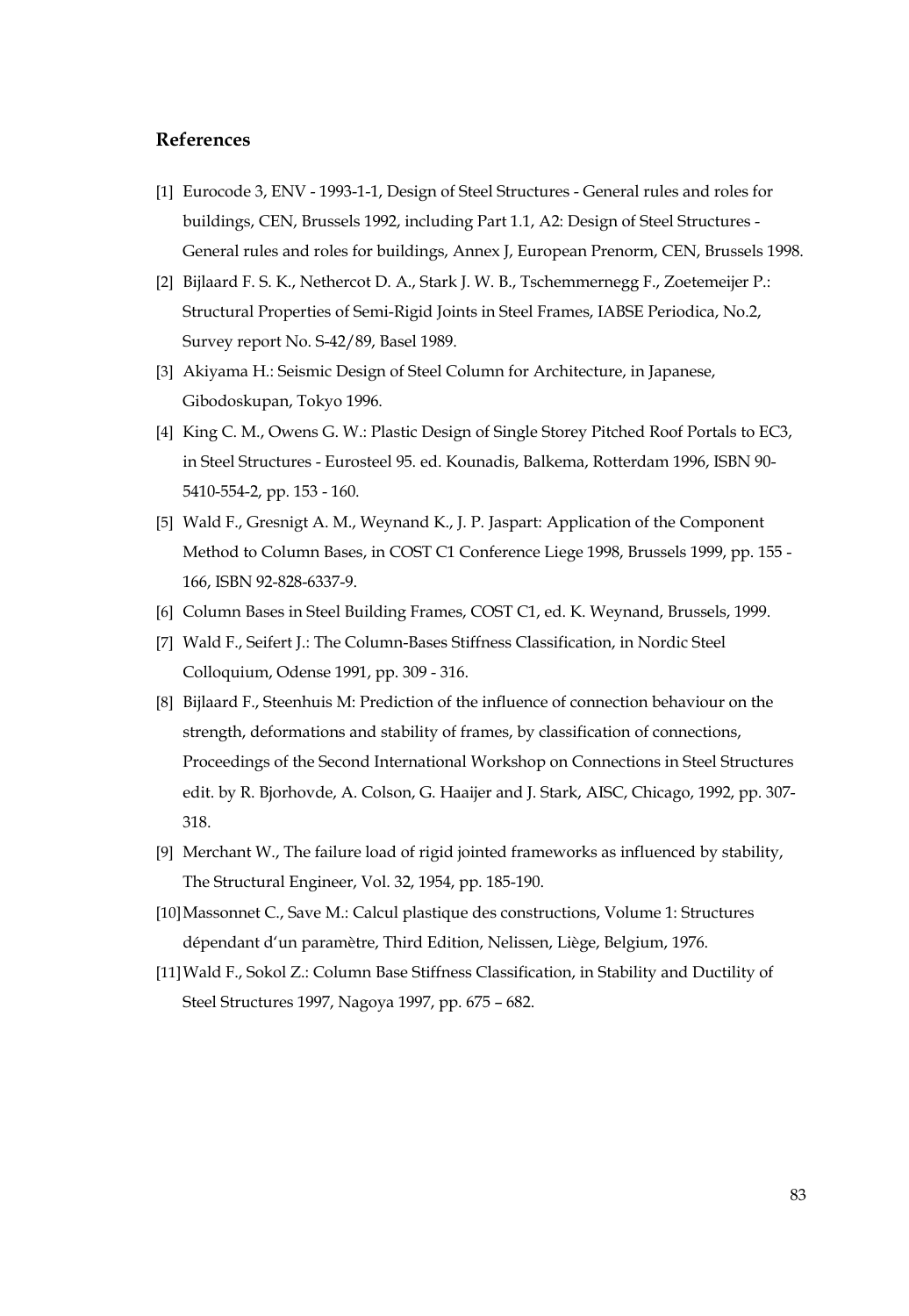#### **Annex A**

In the case of lateral forces acting on the frame, see Figure A1, it is common to replace the structural system by a so-called equivalent frame. The restraining effect of the beam is transposed into a rotational spring κ acting at the top of the column. The characteristic κ of the "beam" spring is defined as follows

$$
\kappa = M / \phi = M / (M L_b / 2 / (3 E I_b))
$$
 (A1)



*Figure A1: Equivalent structure for a portal frame* 

The study of the frame therefore reduces to that of a single column restrained at both extremities by two rotational springs, κ and *S* respectively. To express the behaviour of the equivalent frame, a matrix format may be adopted

$$
\begin{bmatrix} K_{11} & K_{12} \\ K_{21} & K_{22} \end{bmatrix} \begin{bmatrix} \phi \\ \delta \end{bmatrix} = \begin{Bmatrix} 0 \\ F/2 \end{Bmatrix}.
$$
 (A2)

For  $\kappa = \infty$  and  $S = \infty$ , one has

$$
K_{11}=\frac{4\,EI_c}{L_c}+\frac{6\,EI_b}{L_b}\;,\; K_{12}=K_{21}=\frac{6\,EI_c}{L_c^2}\;,\; K_{22}=\frac{12\,EI_c}{L_c^3}\;.
$$

It is convenient to define

$$
\overline{\phi} = \phi \frac{EI_c}{F/2L_c^2}
$$
 and  $\overline{\delta} = \delta \frac{EI_c}{F/2L_c^3}$ .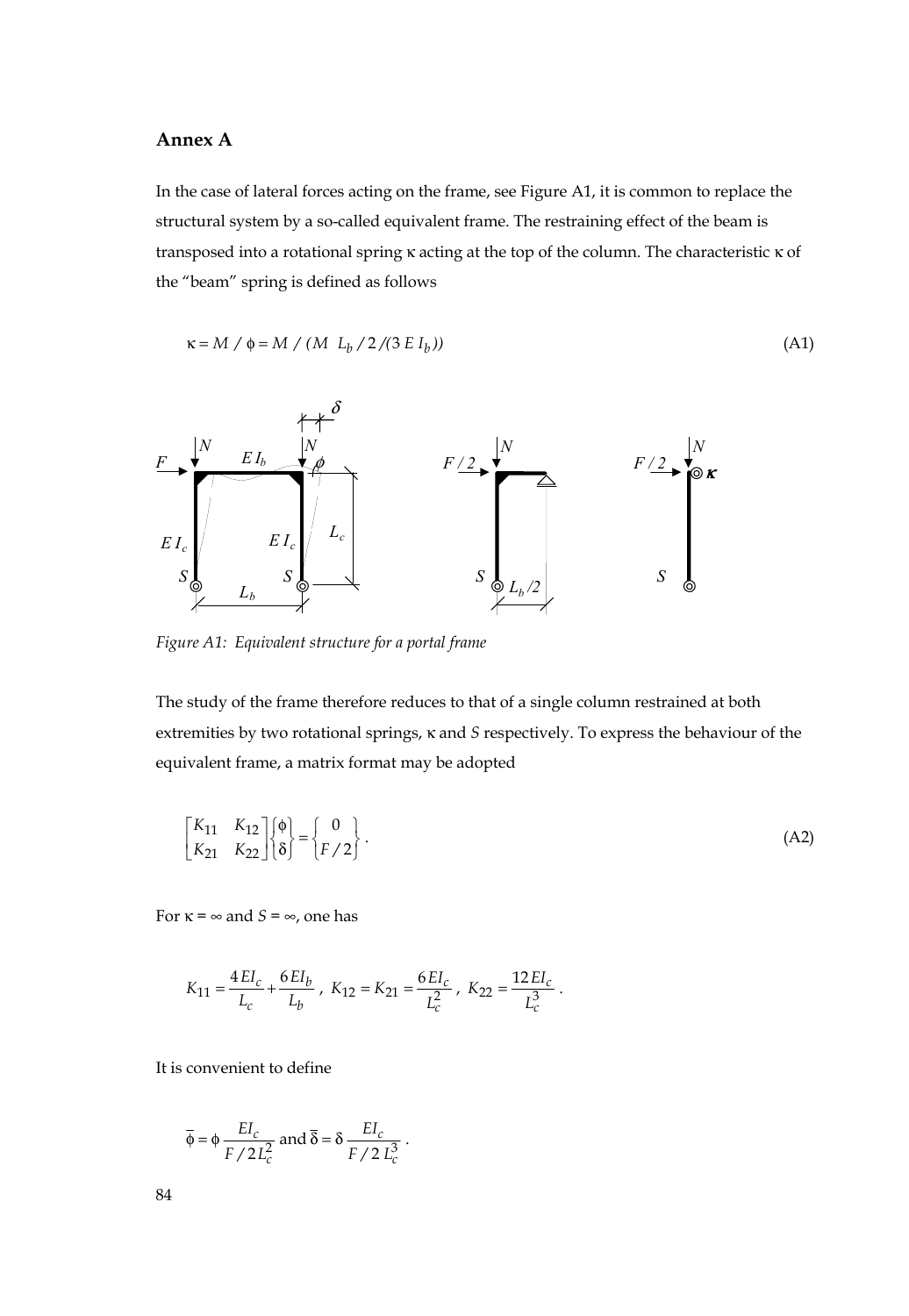If  $\kappa = \infty$  and the actual relative stiffness of the column base is considered, the *K* coefficients in Equation (A2) write

$$
K_{11}=\frac{4\,EI_c}{L_c}\,\frac{3+\overline{S}}{4+\overline{S}}+\frac{6\,EI_b}{L_b}\;,\; K_{12}=K_{21}=\frac{6\,EI_c}{L_c^2}\,\frac{2+\overline{S}}{4+\overline{S}}\;,\; K_{22}=\frac{12\,EI_c}{L_c^3}\,\frac{1+\overline{S}}{4+\overline{S}}\;.
$$

Equation (A2) may be rearranged as follows

$$
\begin{bmatrix} 4\frac{3+\overline{S}}{4+\overline{S}}+6\zeta & 6\frac{2+\overline{S}}{4+\overline{S}} \\ 6\frac{2+\overline{S}}{4+\overline{S}} & 12\frac{1+\overline{S}}{4+\overline{S}} \end{bmatrix} \begin{bmatrix} \overline{\phi} \\ \overline{\delta} \end{bmatrix} = \begin{bmatrix} 0 \\ 1 \end{bmatrix}.
$$
 (A3)

By solving this equation, the non-dimensional lateral deformation of the frame is derived:

$$
\overline{\delta} = \frac{\delta E I_c}{F / 2 L_2^3} = \frac{1}{12} \frac{4(3 + \overline{S}) + 6(4 + \overline{S})\varsigma}{\delta E I_c + 6(1 + \overline{S})\varsigma}
$$
(A4)

From Equation (A4), the value of  $\delta$  (=  $\delta_{res}$ ) may then be easily found.